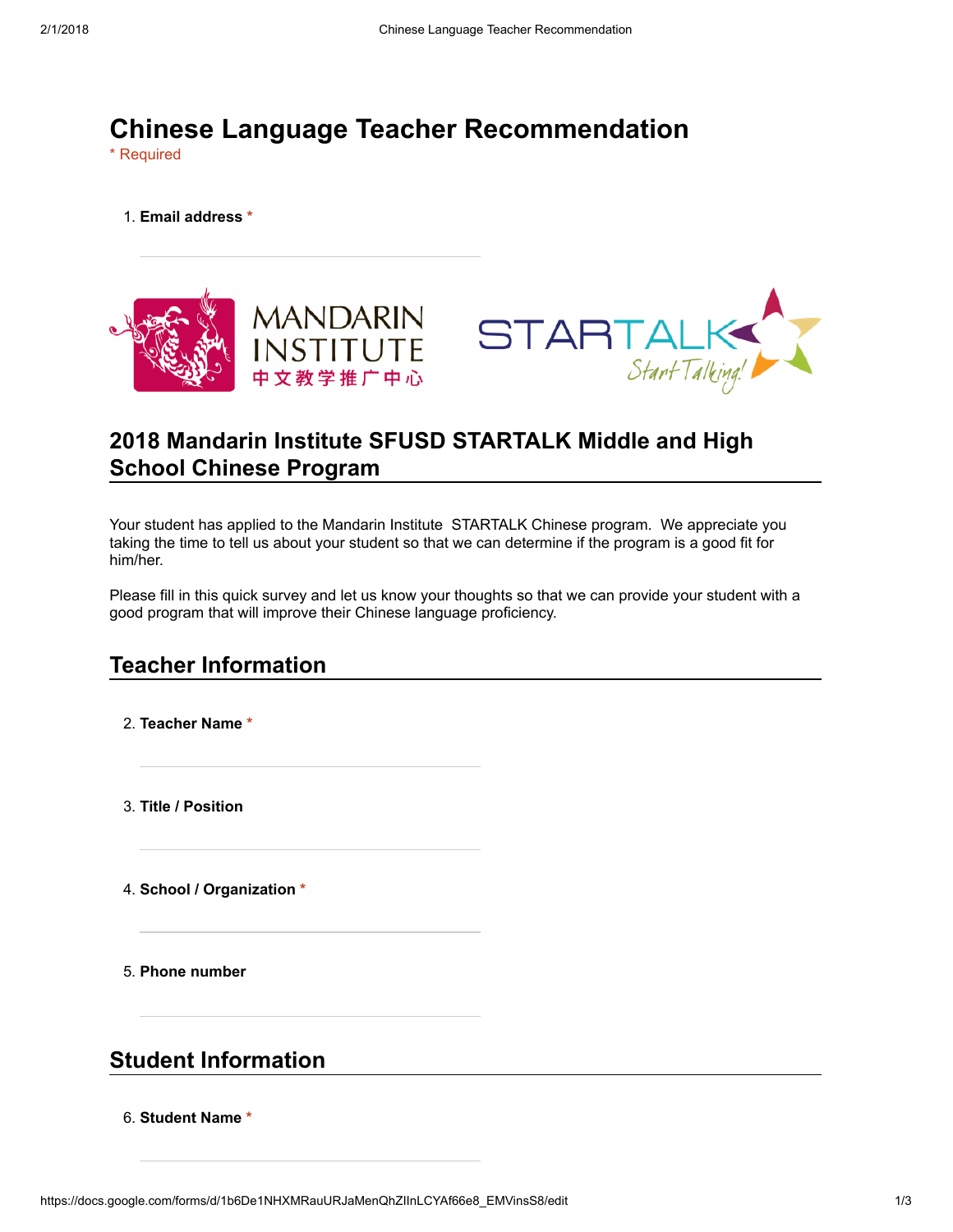7. Current School \*

#### 8. Grade \*

Mark only one oval.

5 6 7 8 Freshman Sophomore Junior Senior

#### 9. How long have you known this student? \*

Mark only one oval.



#### 10. How would you rate this student's Chinese speaking and listening skills?

ACTFL Proficiency Choose only one Mark only one oval per row.

|               |  | Low Mid High |
|---------------|--|--------------|
| <b>Novice</b> |  |              |
| Intermediate  |  |              |
| Advanced      |  |              |

#### 11. How would you rate this student's Chinese reading and writing skills?

ACTFL Proficiency Choose only one Mark only one oval per row.



#### 12. How motivated is this student to learn Chinese? \*

Mark only one oval.